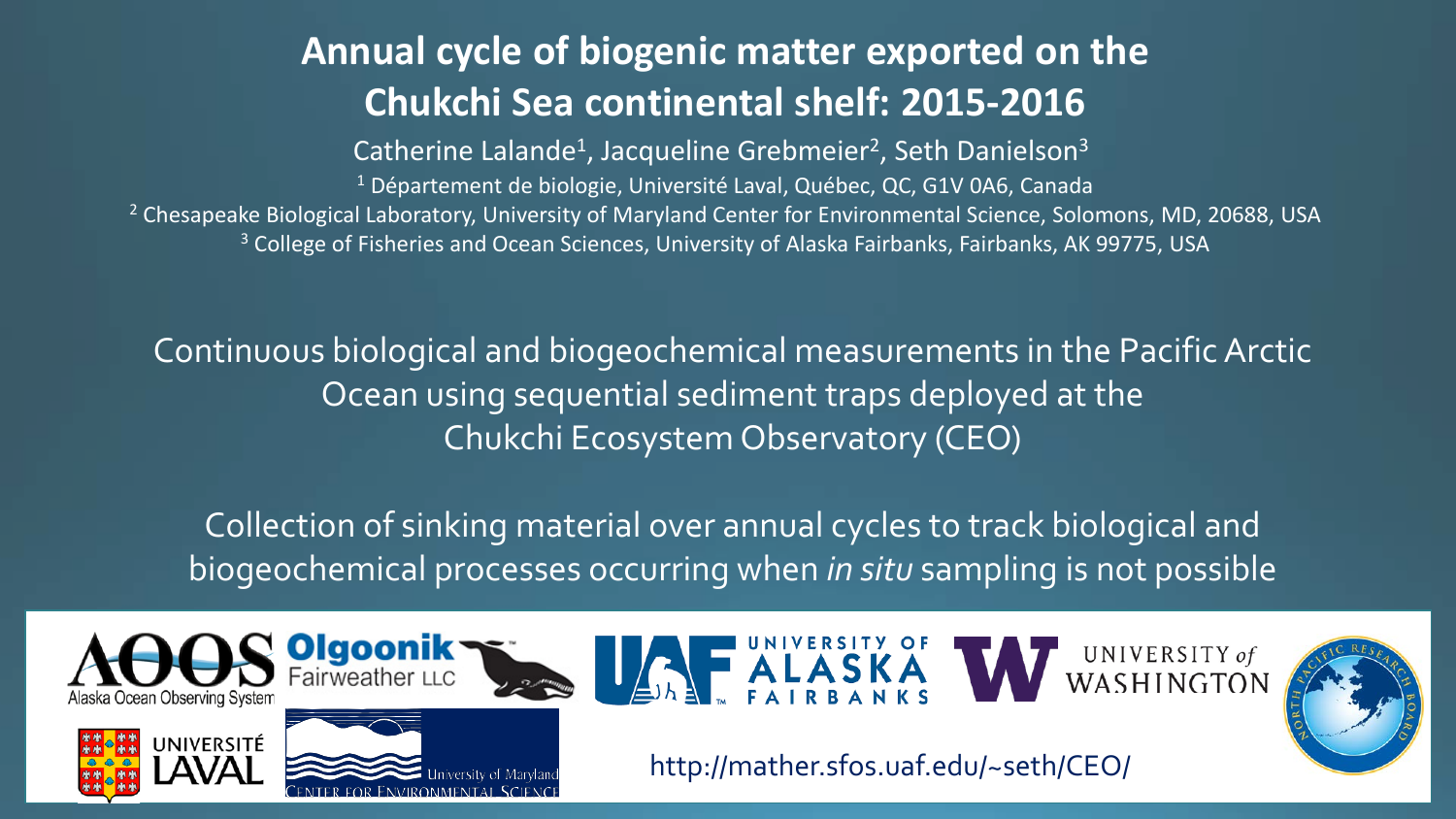### **Sediment trap deployment**



| <b>CEO</b> sequential sediment trap |                           |
|-------------------------------------|---------------------------|
| Water depth                         | 45 m                      |
| Trap depth                          | 37 <sub>m</sub>           |
| Sampling period                     | Aug 16 2015 - Jul 31 2016 |
|                                     |                           |

Second deployment from Aug 10 2016 to Aug 1 2017 failed = sediment trap motor unit is under examination in Germany



Sinking particulate matter collected at intervals ranging from 1 week to 1 month

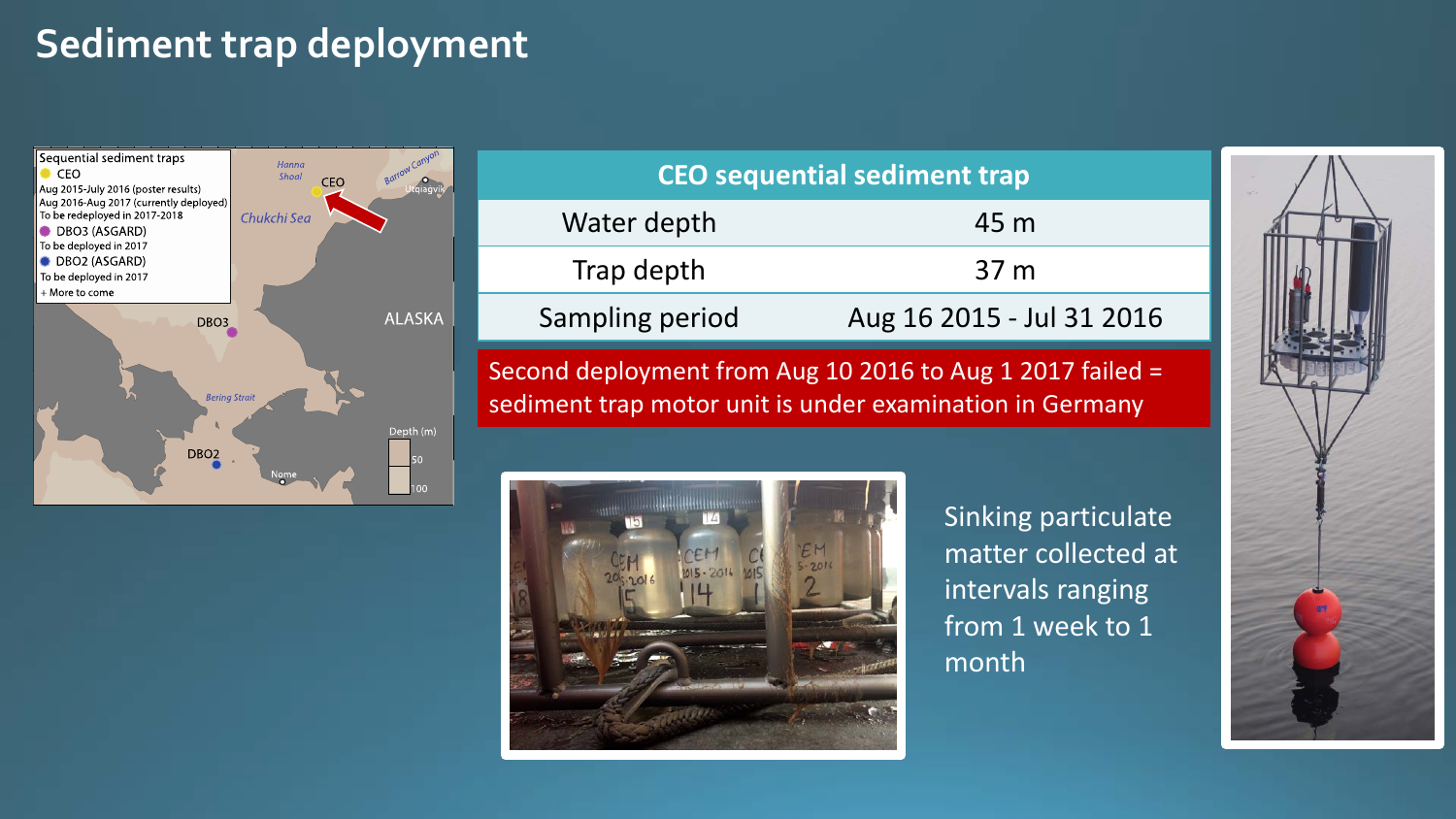#### **Ice and particulate matter**



- Enhanced total particulate matter and particulate organic carbon fluxes during the open water period = absence of ice associated with fall storms led to resuspension on the shallow shelf
- High POC fluxes during biologically productive periods (fall and spring)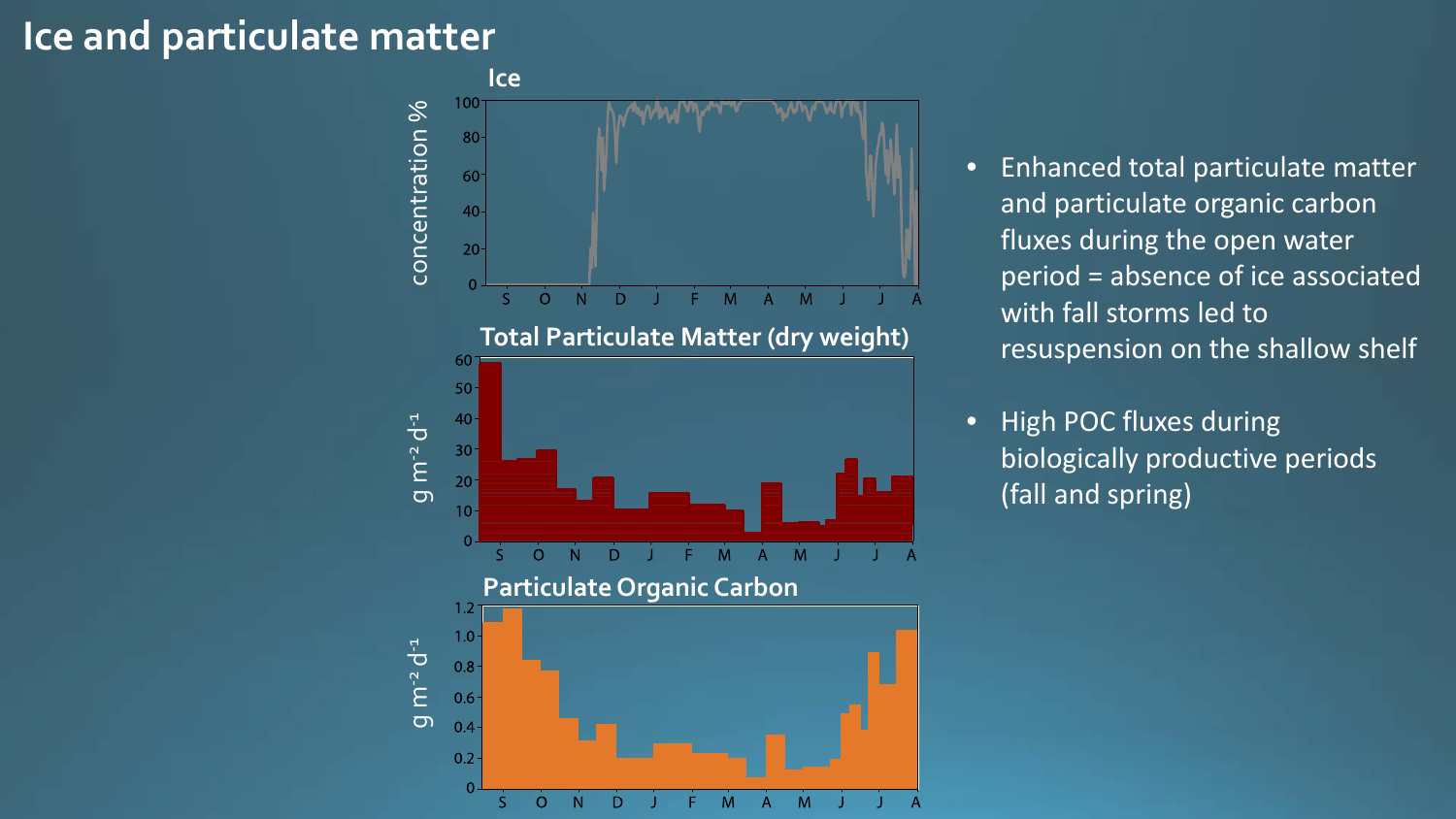# **Phytoplankton**



- High chl *a* and diatom fluxes from August to October and in June and July = high primary productivity in the absence of ice and during ice melt
- Peaks in fluxes of the ice algae *Nitzschia frigida* reflect ice algae release due to snow melt in May and June
- Elevated fluxes of the benthic planktonic diatom *Cylindrotheca closterium* during fall = rapid growth during and following mixing events in shallow waters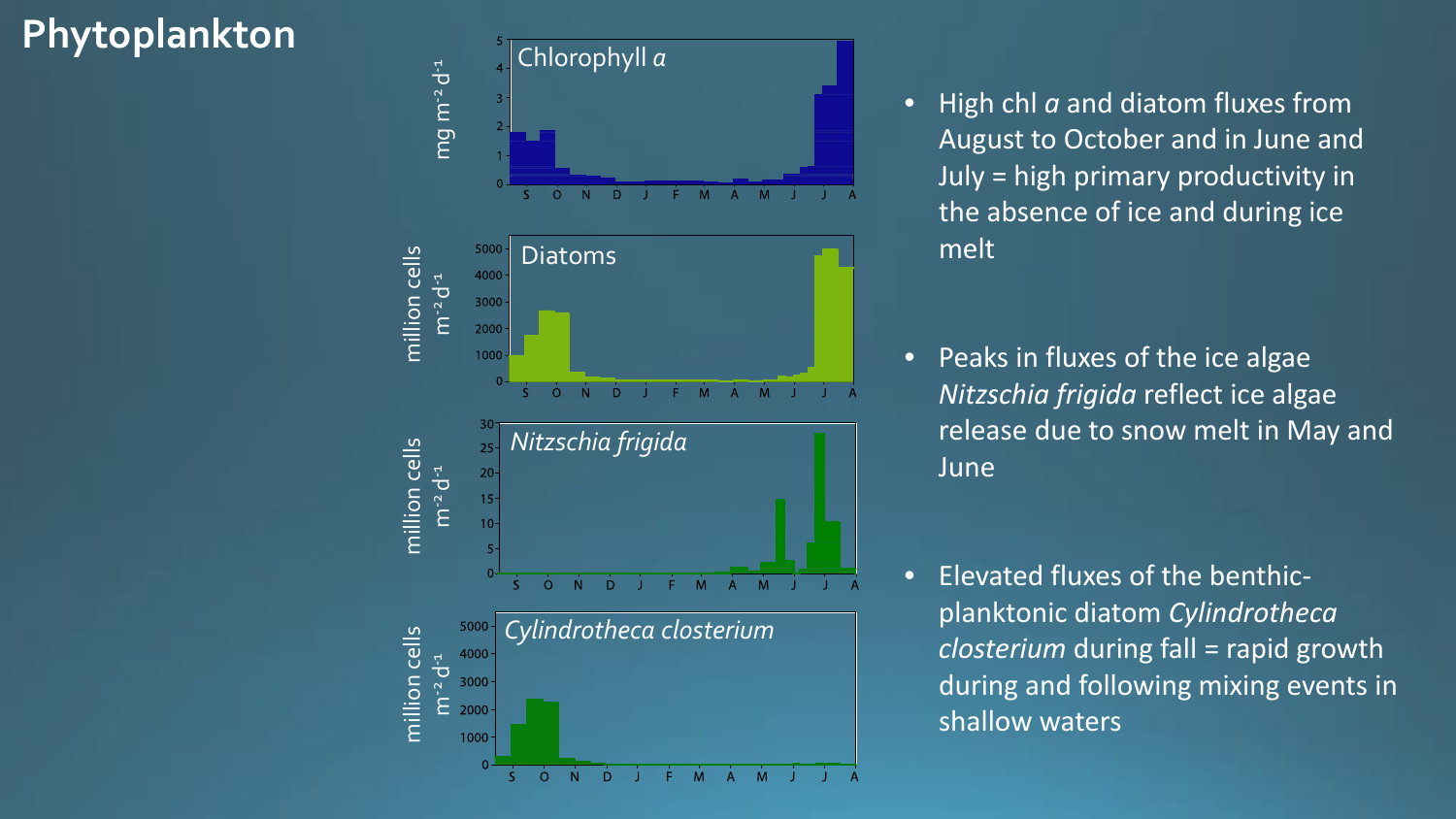### **Copepods**



- *Calanus glacialis/marshallae* transitioned from a dominance of young copepodites C1, C2, C3 and C4 to overwintering C5 during fall
- The presence of nauplii at the onset of the spring bloom at the end of June followed the observation of *C. glacialis/marshallae* females in April when ice algae were first released
- *Pseudocalanus* spp. nauplii, in contrast to *Calanus,* were present at the end of summer and during fall = less dependent on the spring bloom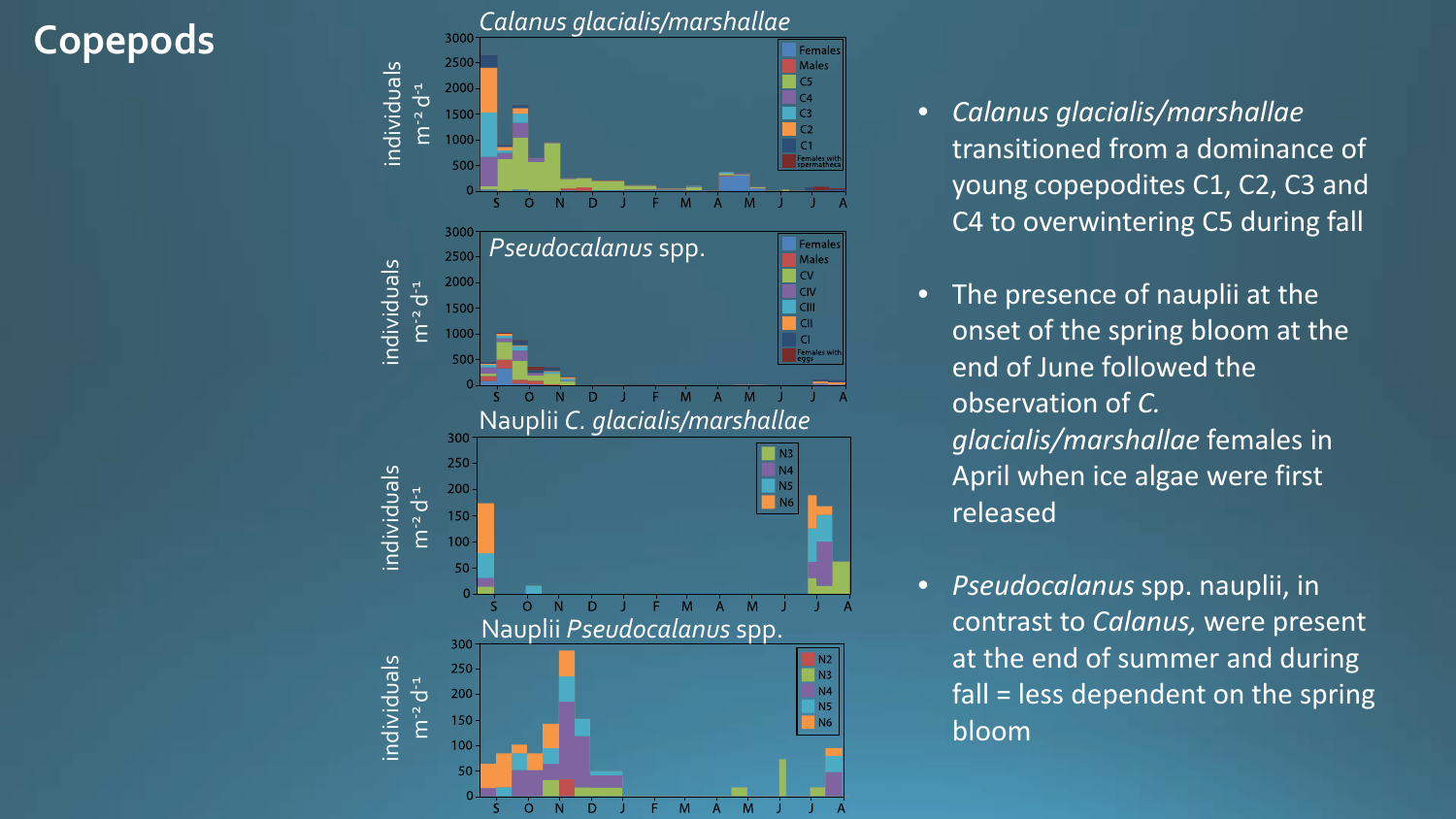### **Meroplankton**



• Large abundance of early stages polychaetes and bivalves in the water column during fall